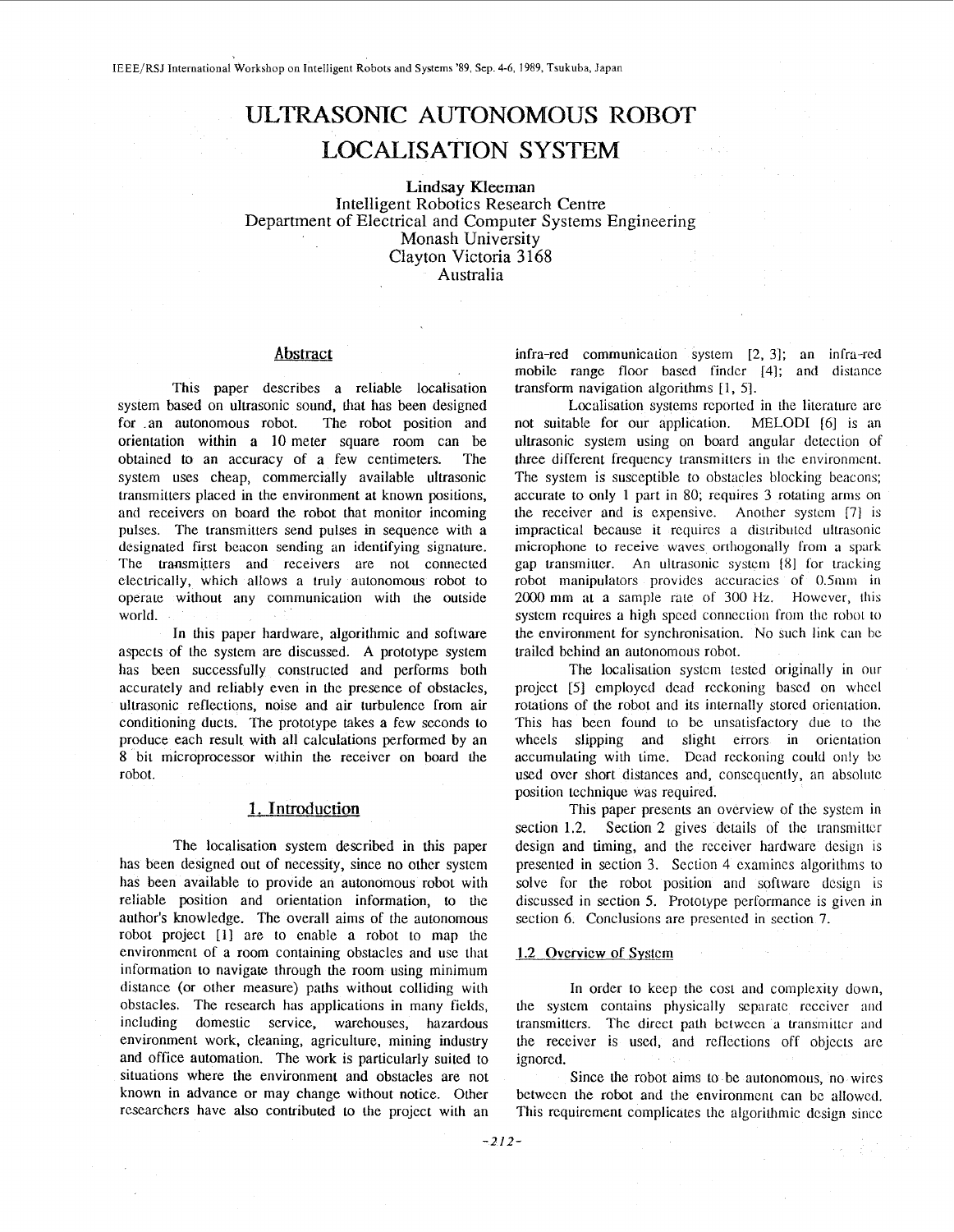the times of transmissions cannot be determined in advance by the receiver. Also, the autonomy of the robot requires that the position and orientation information be available on the robot and not in the environment. Thus, the rccciver is located on the robot.

The localisalion system consists of ultrasonic beacons located in the environment and an intelligent receiver on board the rdbot **as** shown in Fig. **1.** The beacons are placed around the edges of the environment allowing unambiguous position dctcrmination, in contrast **<sup>10</sup>**the Loran-C navigation system **[ll, 131.** The beacons send pulses in strict time sequence around the room. The first beacon needs to be distinguished initially to allow the receiver to correctly identify which beacon corresponds to a received **pulse.** This is achieved by scnding a double pulse from the first beacon with known pulse widths and separation. During initialisation or resynchronisation of the system, these double pulses are sought out. Note that there is no wire connection or communication, other than ultrasonic sound, bctwccn the bcacons and rccciver.





The beacons' pulse sequence is controlled by a central beacon control module that sends signals to each bcacon on a common 4 wire telephone cable. Each bcacon circuit is identical, with its sequence number set by DIP switches on the board. Fig. 1 shows 6 beacons, however this number may be varied from **3** (minimum to obtain a position) up to 16 (prototype hardware limitation). Each beacon contains circuitry to sense **its**  turn to transmit and an asynchronous start 40 Khz oscillalor at to **drive** the ultrasonic transmitting dcvice(s). Two transmitters are employed to achieve sufficient angular covcrage for beacons not placed in corners of the room (beacons **4** anti **1** in Fig. **1).** 

The receiver consists **of 8** ultrasonic rccciving

devices placed in an octagon as shown in Fig. 1. The signals from the 8 devices are amplified and filtered before being analysed by a microprocessor. The software extracts times of arrivals and the identity of pulses. Distance is determined from the speed of **sound.** The position can then be calculated from data which is the distances to beacons **plus** an unknown offsct. **Also** the direction of arrival of each pulse is logged so that the robot orientation can be determined. The software ovcrcomes numcrous practical problems to producc reliable results. These include:

- **(1)** Reflections and ol,)stacles causing indirect paihs for received pulses.
- (2) Spurious environmcntd noises, causing invalid **pulses** to be rcccivcd.
- **(3)** Variation in the spccd of sound due LO temperature and humidity changes.
- (4) Air turbulence causing fluctuations in received amplitude and direction of pulses.

## **2. Transmitter Design**

# 2.1 Control Module Timing

The transmitter control module is responsible for generating signals to corrcctly scqucnce the firing of the beacons. In Fig 2, the timing of beacon firing is shown for the **6** beacon configuration employed in **the** prototype. Note that beacon 0 is identified by the receiver detecting a double pulse. Each pulse corresponds to a burst of 40 Khz ultrasonic sound.

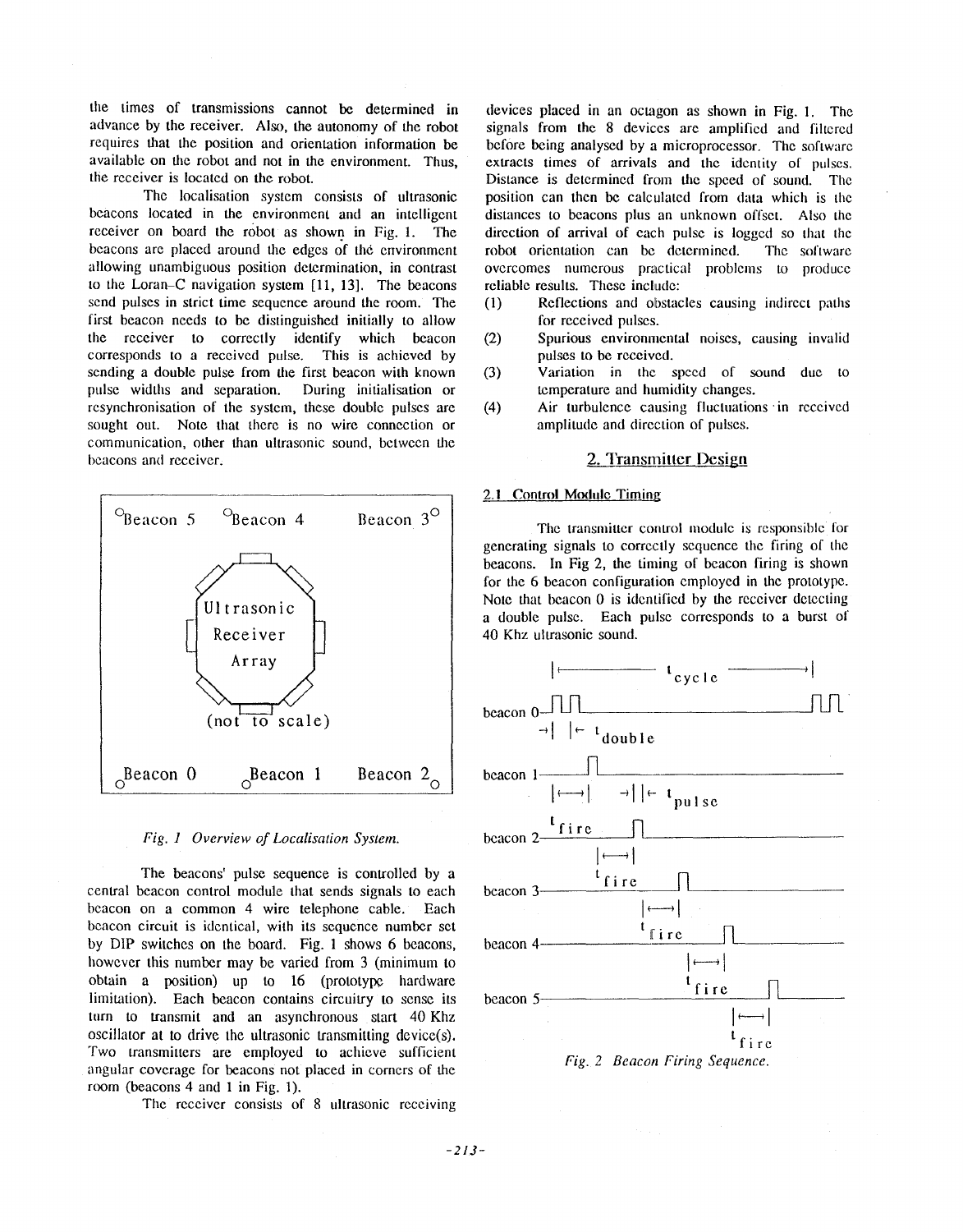# **2.2 Beacon Circuit Design**

Each beacon circuit and the main control module is connected to a common **4** wire telephone cable carrying the power supply, reset and strobe signals, as shown in Fig. **3.** The beacon circuits are all identical with DIP switches to set the identity of each beacon *(0* to 15). **As** shown in Fig. 4, each beacon circuit contains a 4 bit counter and comparator circuit. The reset line resets the counter to zero, and each positive edge of the strobe increments the counter. When the counter matches the DIP switch settings, the 40 Khz oscillator starts. The ultrasonic transmitter is then driven for **the** duration of the strobe pulse.

The logic is implemented in CMOS with a 10 V supply. The reset and strobe lines are fed into Schmitt triggers to filter noise. The oscillator frequency is trimmed to resonate the ultrasonic transmitter at approximately 40 Khz. Due to the large Q of the transmitter, the envelope rise time on the ultrasonic output is about 1 msec which corresponds to about 30 cm propagation distance. The slow risc lime of the transmitter is one of the major contributions to position error in the system. The receiver software attempts to compensate for the rise time when calculating he arrival time of a **pulse.** 









#### 2.3 Transmitter Control Module Circuit

The transmitter control module circuit has been implemented with a minimicro *(64* 180 microprocessor card [9]) and an interface board for digital output, line drivers and power supply generation, as shown in Fig. *5.*  The timing of the reset and strobe lines  $(Fig, 6)$  is implemented in software relying on the accuracy of the crystal oscillator of the microproccssor. This may not bc suitable for mass production for economical reasons. In the future, **the** module will be irnplcmcnted with an EPLD (Erasable Programmable Logic Device) and cryslal oscillator.









The time  $t_{\text{fire}}$  is assigned a value of  $2^{16}$  timer clock tics (approximately 150 msec) which proves convenient later in the receiver software which runs on an identical proccssor.

#### 2.3 Selection of Beacon Timing Parameters

The firing timing must be very accurate since the receiver accuracy depends on a constant inter-beacon time,  $t_{\text{fire}}$ , (ie the time between firing successive beacons as shown in Fig. 2). Also care must **bc** taken in determining the value of  $t_{\text{fire}}$ . As will be seen in section **4.3,** the receiving algorithms dcpcnd on echoed pulses never being received *after* the next beacon has been fired. That is, the ultrasonic signal must be below lhe thrcshold of the receiver in the worst case when the ncxt beacon fires. The worst case is when the centre transmitter wave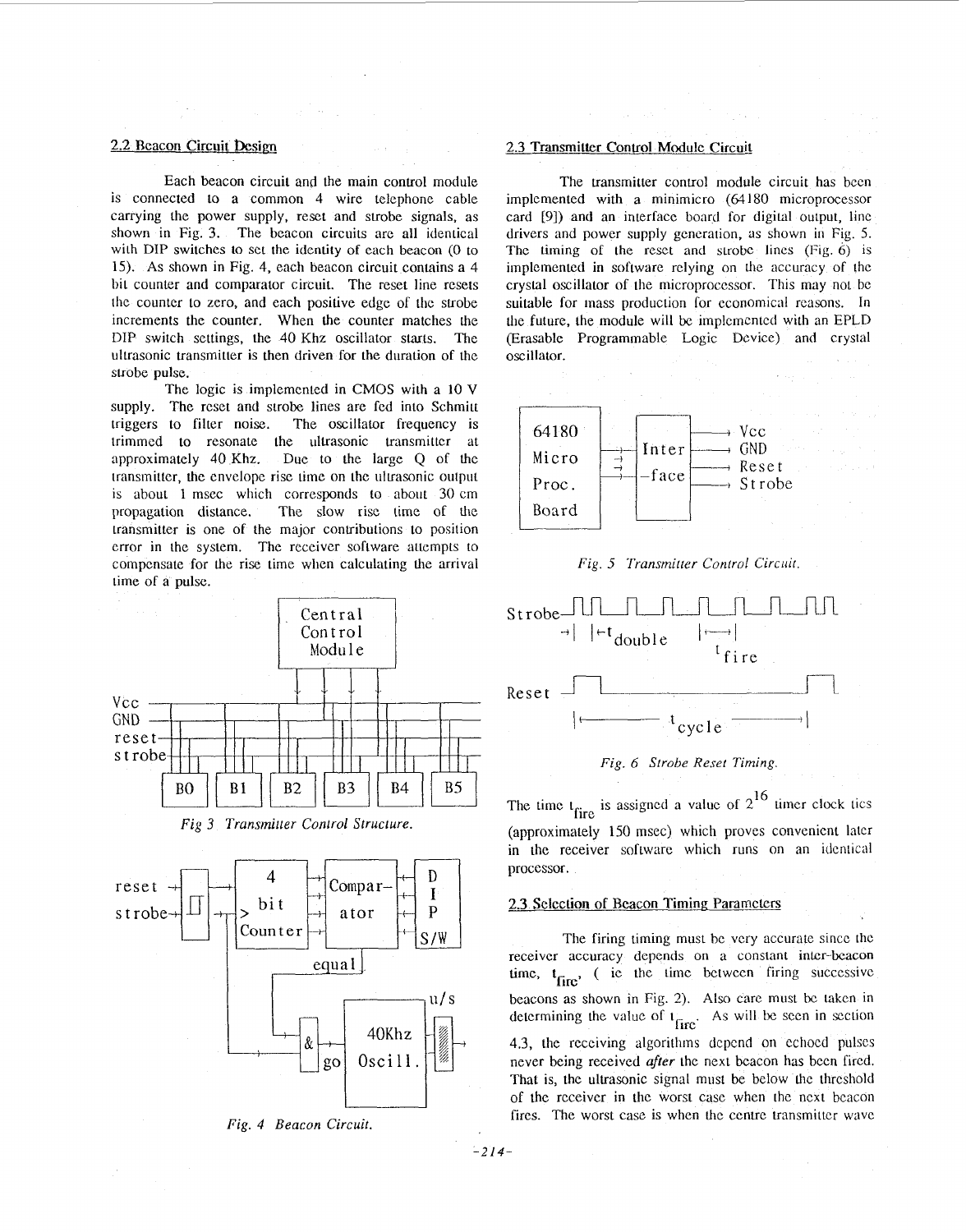front (thc amplitude attenuatcs at anglcs away from thc centre beam) is echoed around the room. The amplitude is assumed to dccreasc linearly with distance. This corresponds to an inverse square law for the power. Thus, to satisfy the condition of bclow threshold reception after  $t_{\text{fire}}$  we require:

$$
V_{1m} (1-\alpha)
$$
\n
$$
V_{1m} (1-\alpha)
$$
\n
$$
V_{1m} (1-\alpha)^{n}
$$
\n
$$
V_{1m} (1-\alpha)^{n}
$$
\n
$$
V_{1m} (1-\alpha)^{n}
$$
\n
$$
V_{1} + V_{1} (1-\alpha)^{n}
$$
\n(1)

where  $V_{lm}$  is the receiver voltage at 1 meter,  $v_{sound}$  is thc spccd of sound (345 m/sec **at room** tcmpcraturc),  $V_{\text{thresh}}$  is the threshold voltage in the receiver, and  $\alpha$  is the cocfficicnt of absorption on each of n rcflcctions.

The designer has limited freedom of choice over  $V_{lm}$  and  $V_{thresh}$ . The sound pressure from the The sound pressure from the transmitting dcvice is fixed by the dcvicc spccification and the driving voltage, and so the main controlling influence for  $V_{lm}$  is the gain of the receiver circuit. The gain cannot be set arbitrarily high sincc saturation occurs at 5V in the receiver hardware. Saturation is a problem when **the** receiver attempts to determine the direction of arrival of pulses. In order to limit this saturation to a distance closer than 2.5 meters, a value of 12.5V at 1 m is employed.

The receiver threshold  $V_{thresh}$  is chosen to be above the noise floor and ideally low enough to receive thc sinallcst valid **pulse.** Thc tlircction charactcristics **of**  the transmitters and receivers and the room dimensions are crucial in the worst case pulse amplitude on reception. The worst casc scenario for **the** prototype occurs at a distance of 10 meters  $45^{\circ}$  from centre of the transmitter and 22.5<sup>°</sup> from centre on receiver device. These combined angles produce an attenuation of approximately 20 dR + **3** dB rcspcctivcly or a factor of 14.3. Combining this with a distance attcnuation of **10** ovcr 10 meters gives a received voltage of 12.5/143 or 87 mV. Unfortunatcly, the threshold could not **be** sct this low due to noise limitations and a value of 200 mV was choscn.

Another consideration is the constraint on t<sub>fire</sub>. Obviously, the speed of a measurcmcnt is directly dependent on t<sub>fire</sub> and with V<sub>thresh</sub>=87 mV and  $\alpha$ =0, equation (1) produces a  $t_{\text{fire}}$  of 480 msec which is imacceptably high. **A** compromisc has bcen reachcd with

 $V_{\text{thresh}}$  of 200mV and  $t_{\text{fire}}$  of 150 msec (which implies the absorption  $\alpha > 0.04$  for n=5, which is reasonable in practice). The choice of this **threshold** results in some loss in **pulse** reception in the corncrs of thc room, however this has proved not to be a problem in the prototype, due to the redundancy in the system.<br>The pulse width  $t_{\text{mula}}$  must be sum

The pulse width  $t_{\text{pulse}}$  must be sufficient to reliably register when rise and fall times of the transmitter are considered. The ultrasonic transducer data suggests a worse case of 2 msec and so a 2.5 msec has been chosen for the prototype. Naturally short pulses arc prcfcrrcd to prevent overlap of direct and rcflccted pulses during reception. The double pulse separation time has been choscn slightly larger **lo** allow **for** easy recognition of double pulses. The value of  $t_{double}$  in the prototype is

*5.5* msec.

## *3.* **RECEIVER HARDWARE DESIGN**

## **3.1** Overview

The receiver consists of four modules as shown in Fig. 7. The receiver array has 8 ultrasonic receivers arranged in an octagon, 50 mm a side. The ultrasonic receiver outputs are amplified, filtered and their envelopes extracted. A fast 8 channel multiplexed ADC (Analogue to Digital Converter) digitises the envelope into 8 bits for processing by the microprocessor. The position and orientation information are calculated in the receiver software.



*Fig. 7 Receiver Block Dingmm.* 

#### **3.2 Rcceivcr Array**

The receiver array should be approximately circular so that the samc distancc offsct applics in any direction. A constant offset in measurements from all beacons has no effect on the final result, since the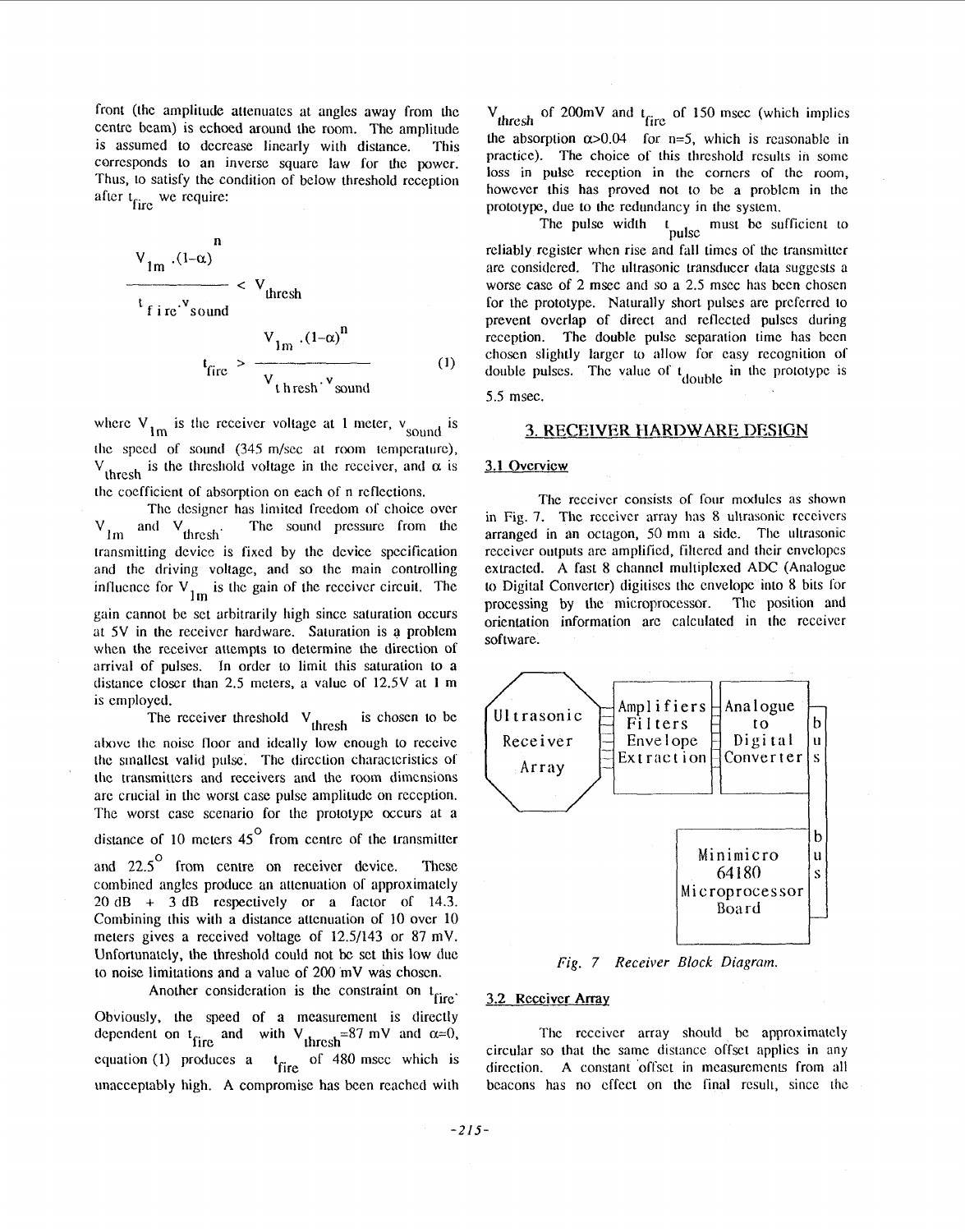solution is based only on differences in distance to the beacons. The pol'arity of each receiver should be the same to prevent errors of half a wavelength or 4mm.

#### **3.3 Analogue Signal Processing**

The basic gain component is a trans-impedance amplifier implemented with one opamp out of **a** LF444 quad low power opamp IC. The gain-bandwidth product of the LF444 is **1** Mhz, and so the gain at 40 Khz is around 25. After amplifying, the signal is band pass filtered at 40 Khz, with a Q ol **6** and centre **gain** of **8.** 

A half-wave rectifier and envelope filter is then applied. The envelope is followed by a peak detection circuit. The peak decays with a time constant of approximately 0.5 msec. This is shorter than the 2 msec fall time of the received envelope. Finally, the signal is buffered and clamped with a 4.7 V *zener* diode to protect the ADC.

An **8** channel multiplexing ADC (AD7828) with 2.5 usec conversion time has been selected to match the receiver array and processing time requirements. The AD7828 directly interfaces to the minimicro bus.

# **4. ANALYSIS ANI) ALGORITHMS**

This section describes algorithms to calculate the position and orientation accurately and reliably. Firstly, an iterative technique is prescntcd that finds a solution given three beacon measurements which was developed with help from [10]. An error analysis is then mentioned which enables each set of three beacon measurements to be evaluated for their likely crrors as **a** function of the position. The error analysis allows the redundant information of more than three beacon measurements to be fully exploited by the localisation system **to** both minimise errors and also to rejcct spurious measurements caused by noise or echoes. Finally, a pre-processing algorithm is presented that quickly rejects much invalid data, saving processing time later and improving the reliability of the results.

## **4.1** Solution **for** Three Beacons

The distance **data** obtained from beacons cannot be used directly since it contains an unknown offset. To eliminate this offset, dirferences in distances to beacons are used. The locus of points defined by a constant *difference in distance is a* hyperbola. Two hyperbolas intersecting define the location of the robot. Thus, data from three beacons is required to solve for position. An iterative algorithm is described which takes data from three beacons and calculates the position of intcrscction of the hyperbolas. The beacons are labelled  $b_0$ ,  $b_1$  and  $b_2$ , the position P and the respective distances to the beacons  $d_0$ ,  $d_1$  and  $d_2$ . The angles from the x-axis to the beacons are labelled  $\psi_0$ ,  $\psi_1$  and  $\psi_2$ , as shown in Fig. 8.



*Fig. 8 Iterative Algorithm for Three Beacons.* 

To preserve  $d_1 - d_0$  and vary  $d_2 - d_1$  we move along the hyperbola defined by  $d_1 - d_0$ . As shown in [11], the tangent to this hyperbola is in the direction  $(\psi_1 + \psi_0)/2$ . Suppose we move a small distance or towards the beacons, then the change in  $d_1$  is denoted  $\delta d_1$  and similarly  $\delta d_2$  for  $d_2$ .

$$
\delta d_1 = -\delta r \cos \left[ \frac{\Psi_1 + \Psi_0}{2} - \Psi_1 \right]
$$
  

$$
\delta d_2 = -\delta r \cos \left[ \frac{\Psi_1 + \Psi_0}{2} - \Psi_2 \right]
$$
 (2)

Solving for 6r and then resolving in the **x** direction givcs

Solving for 
$$
\delta r
$$
 and then resolving in the x direction gives  
\n
$$
-\delta(d_1 - d_2) \cos\left(\frac{\psi_0 + \psi_1}{2}\right)
$$
\n
$$
\delta x = \frac{1}{2 \sin\left(\frac{\psi_0 - \psi_2}{2}\right) \sin\left(\frac{\psi_1 - \psi_2}{2}\right)}
$$
\n(3)

The same reasoning can be applied to moving along thc hyperbola defined by  $d_2 - d_1$  constant and varying  $d_1 - d_0$ .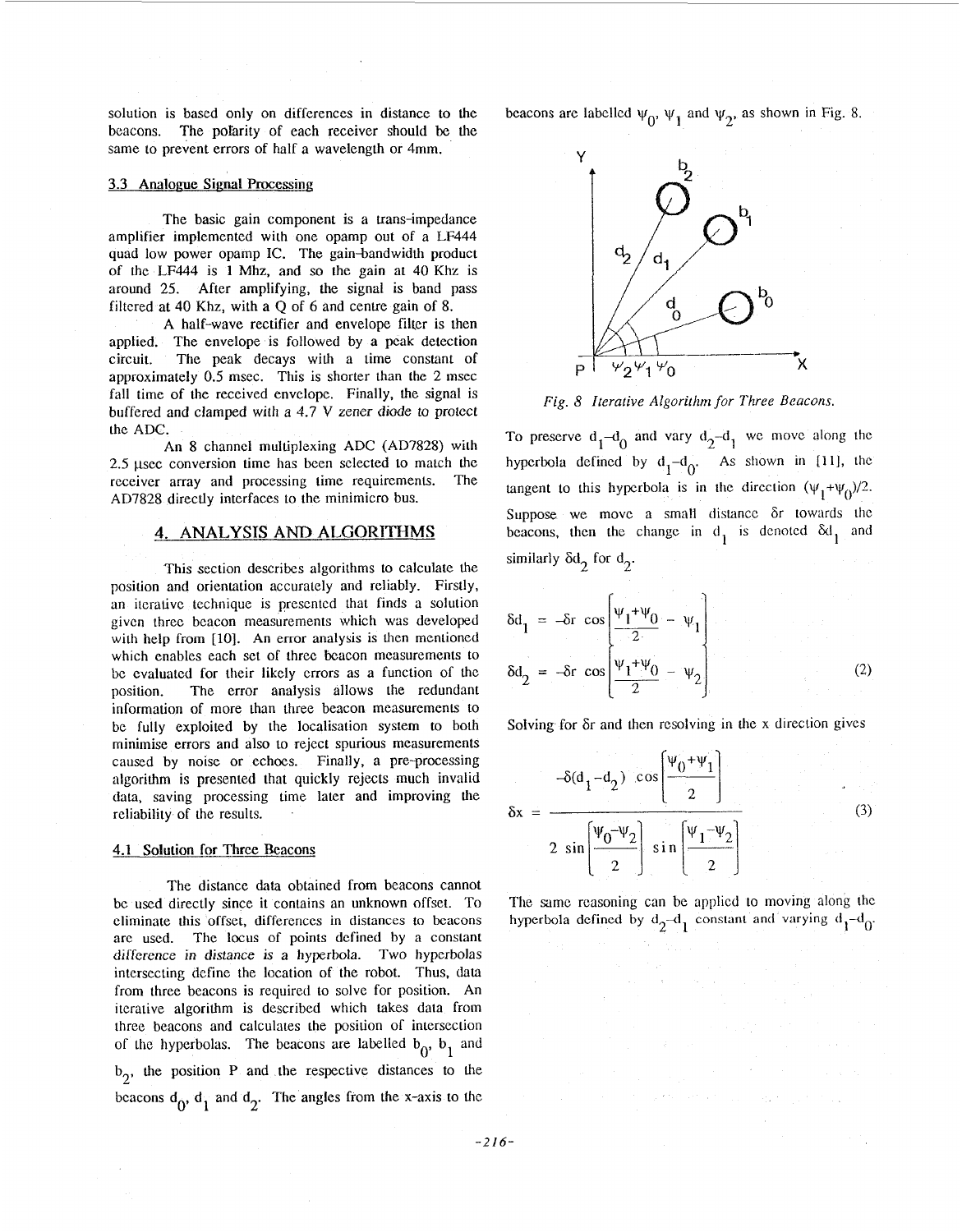Combining the two increments gives

Combining the two increments gives  
\n
$$
-\delta(d_1 - d_2) \cos\left(\frac{\Psi_0 + \Psi_1}{2}\right)
$$
\n
$$
\delta x = \frac{\Psi_0 - \Psi_2}{2 \sin\left(\frac{\Psi_0 - \Psi_2}{2}\right) \sin\left(\frac{\Psi_1 - \Psi_2}{2}\right)}
$$
\n
$$
-\delta(d_0 - d_1) \cos\left(\frac{\Psi_2 + \Psi_1}{2}\right)
$$
\n
$$
+\frac{\delta(d_0 - d_1) \cos\left(\frac{\Psi_2 - \Psi_0}{2}\right)}{2 \sin\left(\frac{\Psi_2 - \Psi_0}{2}\right) \sin\left(\frac{\Psi_1 - \Psi_0}{2}\right)}
$$
\n(4)

The expression for  $\delta y$  is similar. Equation  $(4)$  forms the basis of an iterative algorithm which converges on the intersection of the two hyperbolas. Each iteration is not exact because the hyperbola is approximated by a straight line at each stage. The iterations converge slowest when the curvature of a hyperbola is large, as occurs close to beacons. Convergence is obtained within a few iterations usually. All trigonometric functions are translated into square **roots,** multiplications and divides to achieve higher prototype speed.

#### 4.2 **Emr Analysis**

An expression for the solution error as **a** function of measurement error for three beacons and the position is derived in [ll]. Space limitations prevent presentation here. Once this error is estimated, selection and weighting of solutions can be systematically undertaken as described in section 5.2 below.

#### **4.3 Data Validation**

The receiver software has to overcome problems involving invalid data due to the relatively hostile transmission environment. The most common problem occurs when a beacon is obscured by fixcd or moving obstacles in the room. An indirect path for a pulse can be followed and the receiver can then be deceived as to the time **of** flight of the direct path that it **is** expecting. There are three levels at which invalid data such as this can be rejected:

- (i) assembly language signal validation
- (ii) low level data validation and
- (iii) high level redundancy checking.

This section describes thc basis **for** (ii), whilst (i) is discussed in [11] and (iii) **is** treated in section 5.2.

A crucial assumption is made regarding pulse reception in the following analysis. *When waiting for a pulse from a particular Deacon, it is assumed that the* 

*pulse can never arrive earlier than its true arrival time.*  Late arrivals are expected if an indirect path is taken. However, an "early" pulse **is** impossible from the beacon, and must be a consequeince **of** a pulse sent from an earlier time slice. **As** mentioned in section *2,* the firing time between beacons is designed **to** prevent previous pulses exceeding the receiver threshold later than their time slice.

The validity check is based on the triangular inequality: The sum of the distances on two sides of a *triangle must exceed the third.* Suppose two beacons  $b_0$ 

and  $b_1$  send pulses to point P as shown in Fig. 9.





From the triangular inequality

$$
|Pb_0| - |Pb_1| < |b_0b_1|
$$
\n
$$
|Pb_1| - |Pb_0| < |b_0b_1|
$$
\n(5)

The validation test checks these inequalities. **If** one fails, the appropriate measurement is ignored in later processing. Thus if (5) fails, for example, Pb<sub>0</sub> has to be rejected based on Ihe assumption that a measurement can

only be too long.

**All** possible pairs of beacon data arc checked. Every effort is made early, rathcr than later, since **data**  rejected at the preprocessing stage saves a large amount of high level processing **anti** also improves Ihe rcliabiliiy of the results.

Data rejected for the coordinate and oricntation solution is *not* ignored in the remainder of the validation process. The reason is that the invalid data cannot cause the rejection of valid **data** sincc **the left** hand sick of the inequalities can only be decreased by the invalid data, and thus no **false** rejection can occur However, the invalid data can be still useful to reject other invalid data.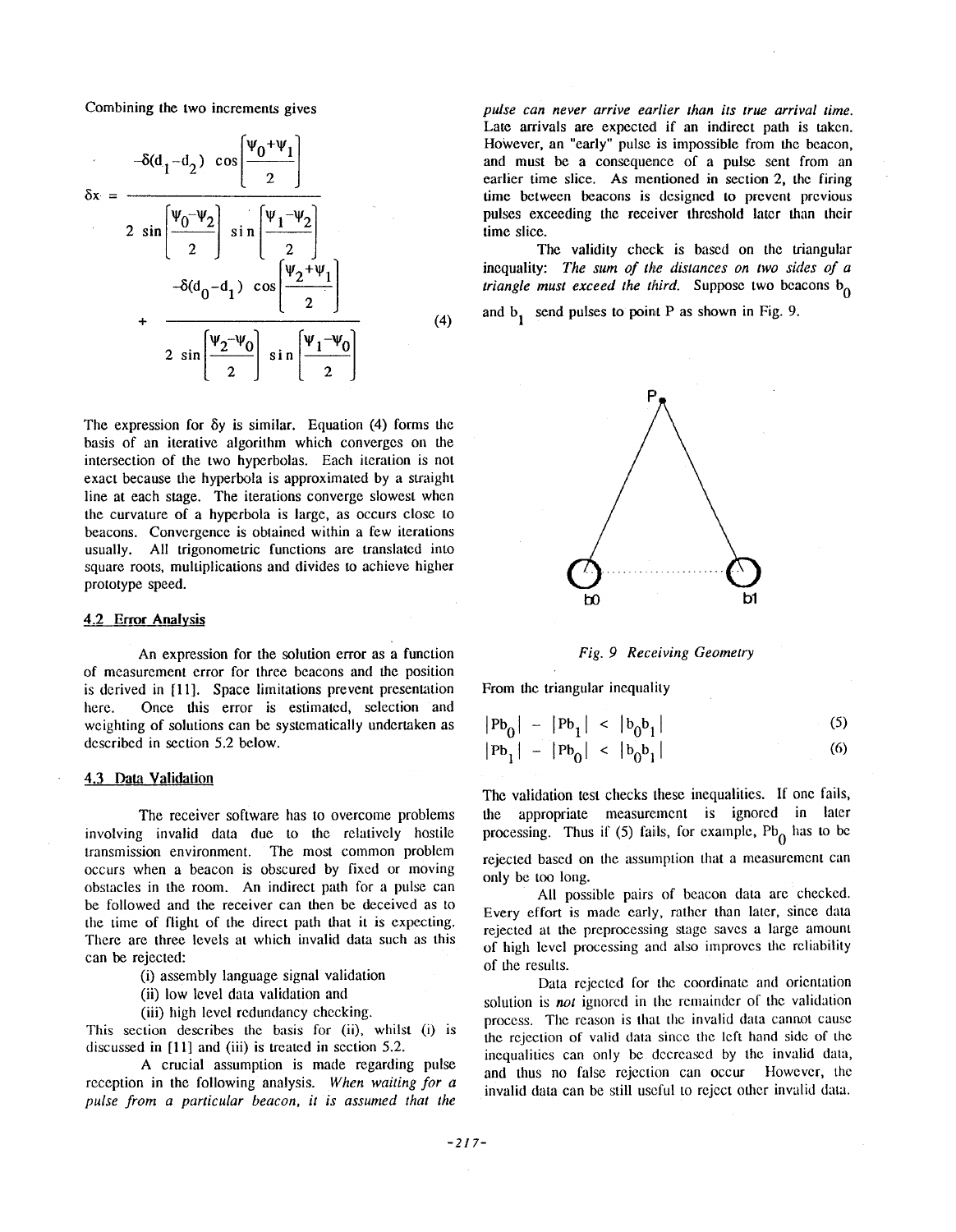## *5.* **RECEIVER SOFTWARE DESIGN**

#### **5.1** Overview of Softwarc

The extemal data consists of **8** bit digitised envelope data from the **8** ultrasonic receivers. Two timers are available within the processor. Pulses are logged for arrival time, duration and amplitude by assembly interrupt driven routines. Shared **data** structures with high level C code are used to signal readiness of new **data** for processing into coordinates and orientation. Timers 0 and 1 are **16** bits and are configured to interrupt on terminal count. Timer 1 is used as the system time keeper, resolving time to approximately  $2.5 \mu$ sec. Timer 0 is used to interrupt for general timeout conditions and also to activate pulse receiving assembly code. That is, pulses are detected by polling the 8 ultrasonic receivers until a threshold is exceeded. To minimise the wasted processing time, the receive software is activated in short time windows when the system expects pulses to arrive. The scheduling of receiver interrupts is discussed in [ll].

The start up procedure of the system consists of several steps. Hardware is initialised, internal timing is synchronised to incoming pulses, receiver interrupts are set for the next cycle of **6** beacons and the interrupts are then enabled. The high level routines are entered only after the receiver synchronises to the double pulse signature of beacon 0 and data from the first 6 beacon cycle is established. The speed of sound, which can vary by several percent [7] due to temperature and humidity changes, is then *derived* from the measurements by a calibration routine. This routine uses the inherent redundancy in the data to minimise the solution distance discrepancy **by** varying the speed of sound. The speed of sound is resolved down to **0.25%** on the prototype. This calibration technique needs no extra reference devices, in contrast to the technique used in **[12].** 

The receiver software then operates via interrupts and a background high level cycle of data processing. The interrupts for the receiver are rescheduled every beacon cycle, using information from high level solutions when possible. All pulse data in the high level **C** routines is first checked against the triangular inequality to remove echoes and other spurious data as early as possible. Coordinate information is then calculated by the longsolve routine described below. The orientation is then routine described below. calculated using only valid data after longsolve and triangular inequality checking.

#### 5.2 Longsolve Procedure

The longsolve routine has the following as input: distance data to all 6 beacons plus an unknown offset; and a set of validity flags for the data set by pulse receiving software and triangular inequality checking. The routine calculates the position of the robot from a carefully weighted average of the best triples of data available, rejecting spurious data. For 6 beacons, there are *20* possible triples of distance data that can determine the position. Some of the *20* possible solutions may be invalid due to erroneous data resulting from echoes or noise. Fortunately, the high degree of redundancy can be exploited to eliminate erroneous data and produce an accurate result. The longsolve routine achieves this by the following steps:

- 1) Use the last least error triple of beacons to calculate a "quick and dirty" solution.
- *2)* IF the robot moved greater than 1 meter since last error calculations **THEN** recalculate all errors for *20* triples.
- Average positions obtained from 7 of least crror triples using weights of  $1/(estimated error)$  for x and y axes. In the average use each beacon distance measurement a preset maximum number of times (5 in prototype). *3)*

**4) REPEAT** 

 $\sim$ 

 $\sim 10^6$ 

**IF** the maximum, over all triples of beacons, of the distance deviation from weighted average is greater than the value estimated due to measurement error

> THEN remove that triple from average and try next best triple

**UNTIL** (no change) OR (only 3 triples left)

The selection of the preset constants has becn optimiscd by simulations **[ll].** The above algorithm has becn found to have a good ability to reject erroneous solutions resulting from echoes and noisy data. The rejection is achieved by examining the deviation from the weighted average of each triple in step 4.

The inverse error weighting of the solution average would give an optimally small error, if the solutions were independently Gaussian distributed. However, since there are only 5 degrees of freedom in the data, this is not the case. In order to improve the triple data independence, the number of times a particular beacon measurement is used in different triples is restricted in step 3 above. Simulation studies [11] show that this restriction improvcs the performance.

# **6. PROTOTYPE PERFORMANCE**

The coordinates and orientation produced from the localisation system can be displayed in real time on a scaled map of the laboratory environment. The floor tilcs are displayed on the map and a direct comparison can be made between the actual physical position of the robot and the calculated position. Results were obtained from the localisation system consistcntly within *50* mm of the physical position over the 10 **in** square laboratory floor. The orientation error was within 10 degrees, since pulse arrivals arc resolved to 45 degrees only on the prototype.